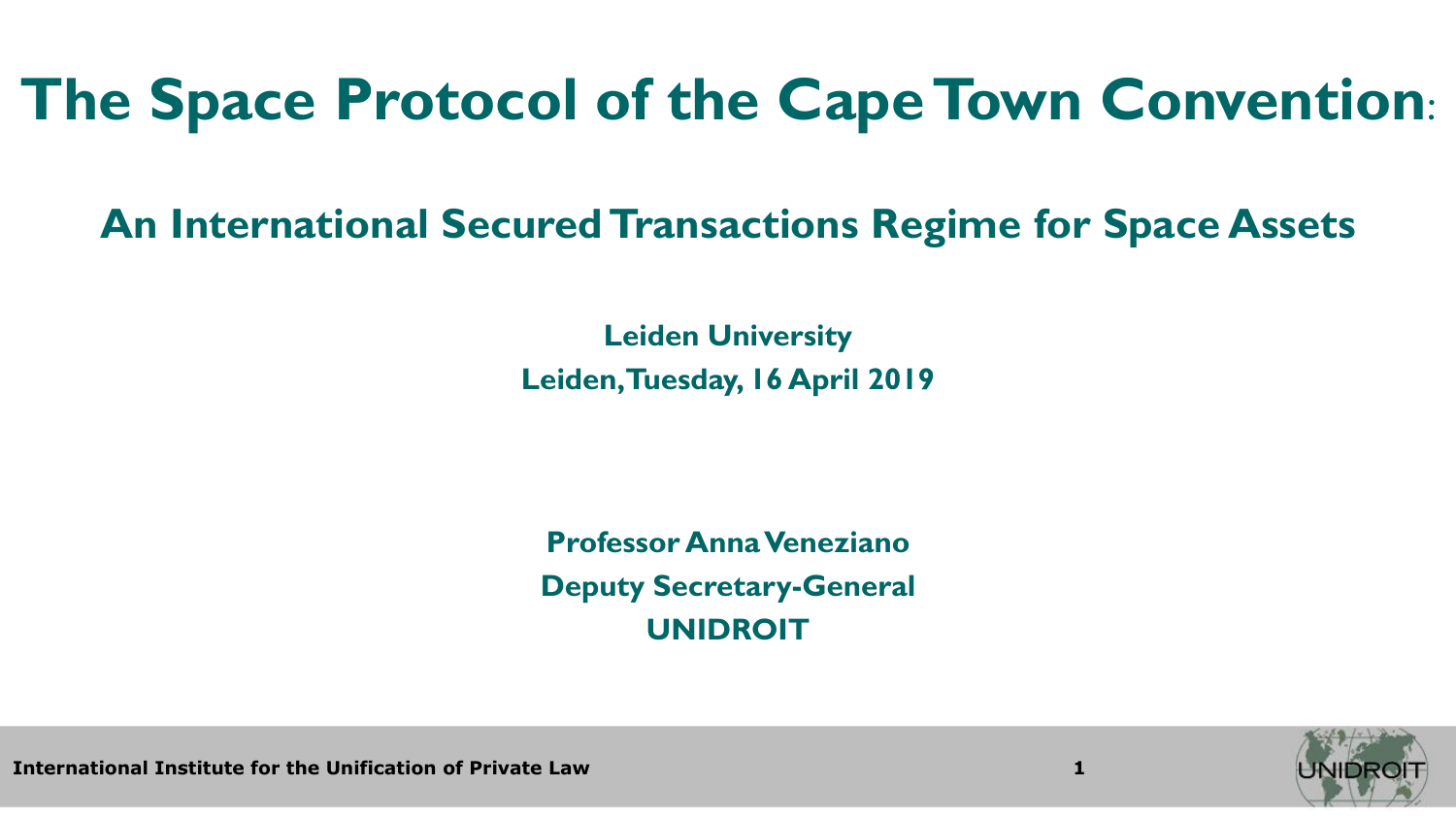# **The Space Protocol to the Cape Town Convention**

- **The Space Protocol to the Cape Town Convention is an international treaty adopted in 2012 at a diplomatic Conference in Berlin under the auspices of the International Institute for the Unification of Private Law (UNIDROIT)**
- **It is part of the Cape Town Convention treaty system, the aim of which is to facilitate asset-based financing and leasing for the manufacture, acquisition and use of specific high value equipment (such as aircraft, railway rolling stock, and space assets)**
- **The Space Protocol's aim is to adapt the CTC model to the specific characteristics of space assets and space activities**

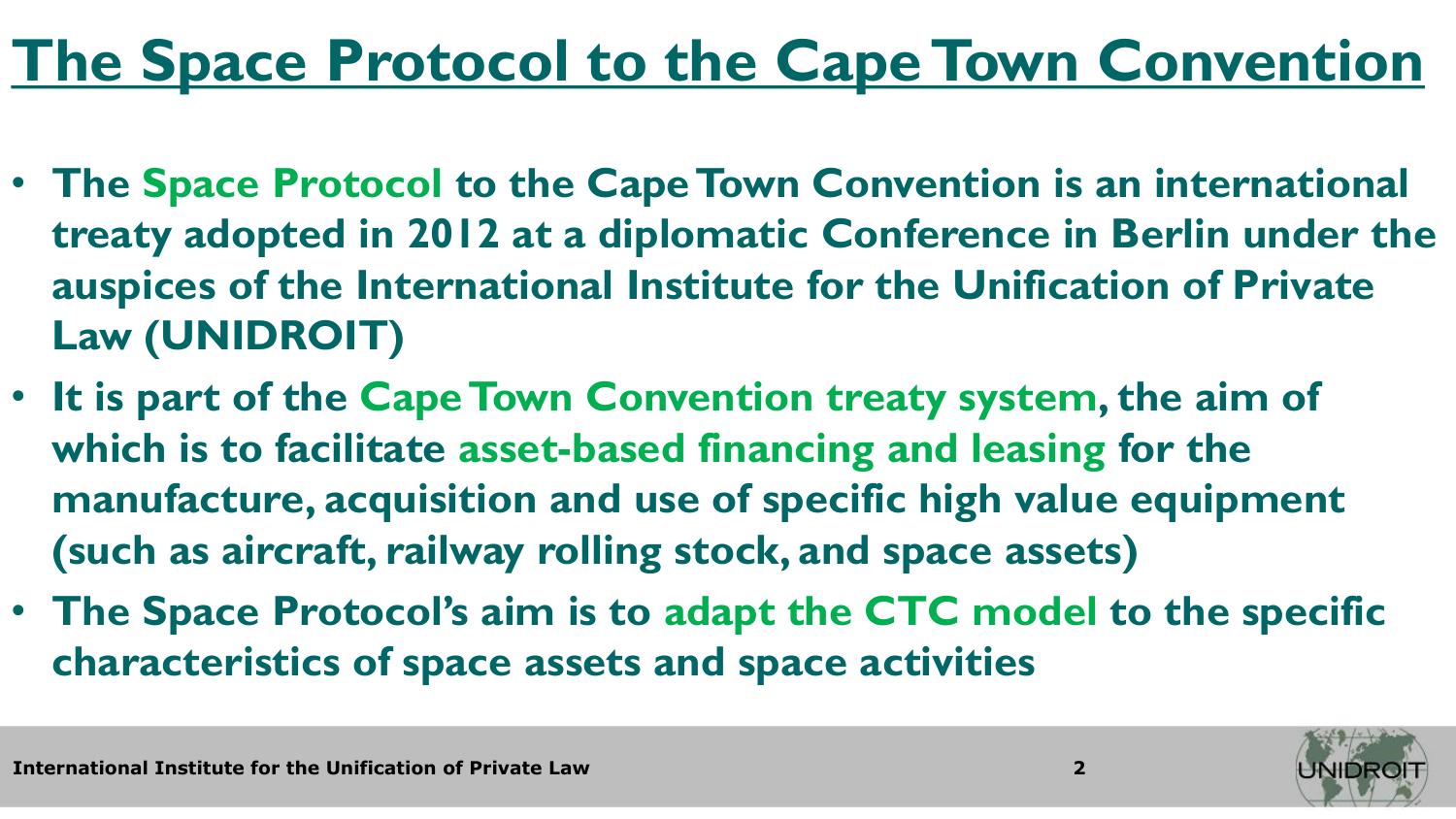# **Outline of presentation**

- **The Space Protocol offers an additional opportunity for financing in the space industry**
- **The general framework of the Cape Town Convention model applies to the Space Protocol**
- **The Space Protocol adapts the Cape Town Convention model to space assets and their financing**

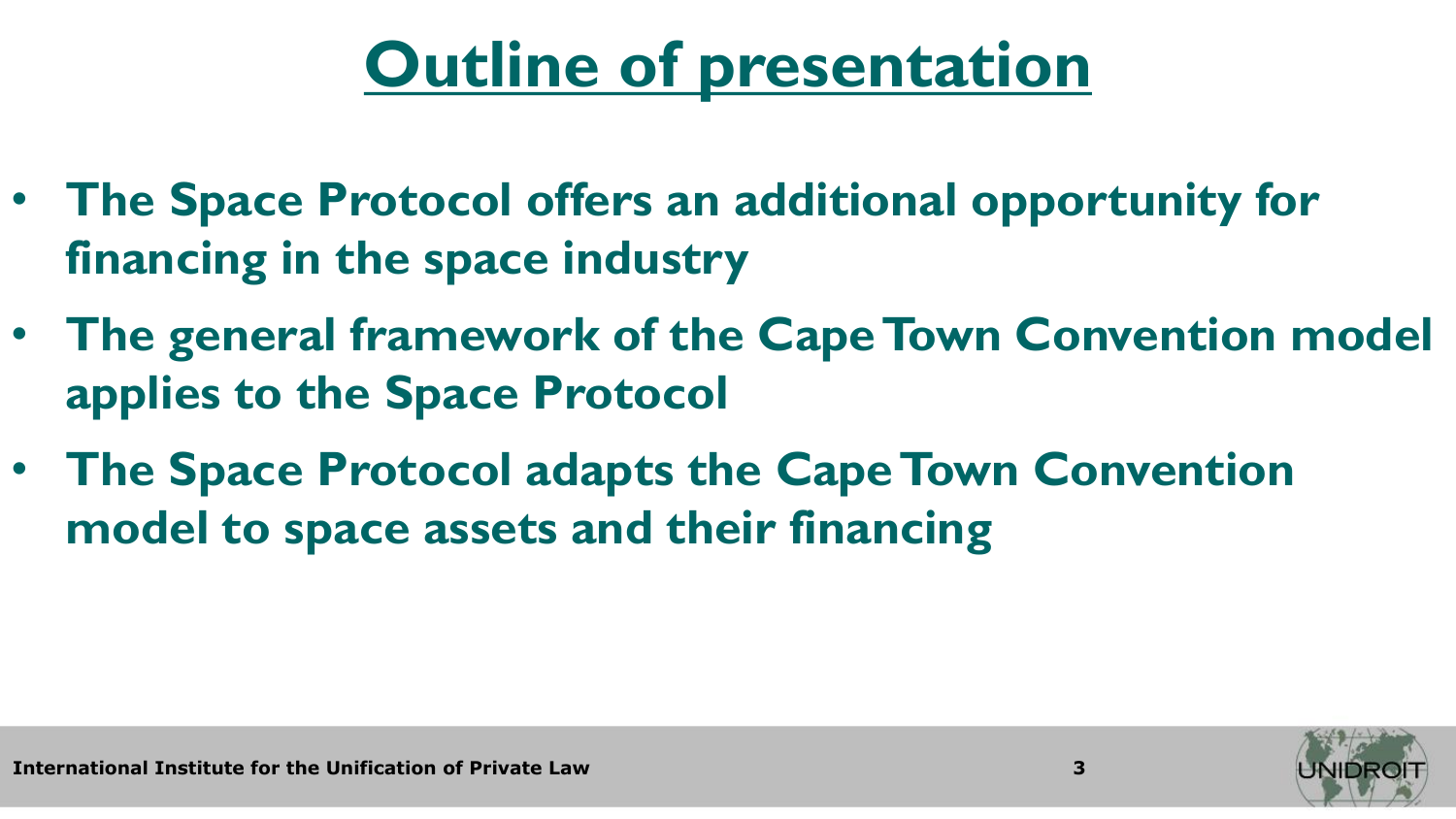# **The Space Protocol offers additional opportunities for financing in the space market**

- **Highly capital-intensive nature of space industry makes it difficult for entrepreneurs and small companies, from developed and developing countries alike, to progress and compete in the global market**
- **The Space Protocol provides a predictable international system in which companies of all sizes can gain access to finance for their operations at better conditions and rates**
- **It does so by relying on asset-based financing techniques, which are presently extremely difficult to use and offer unreliable protection, due to the obstacles in obtaining international recognition and enforcement of creditors' and lessor's rights**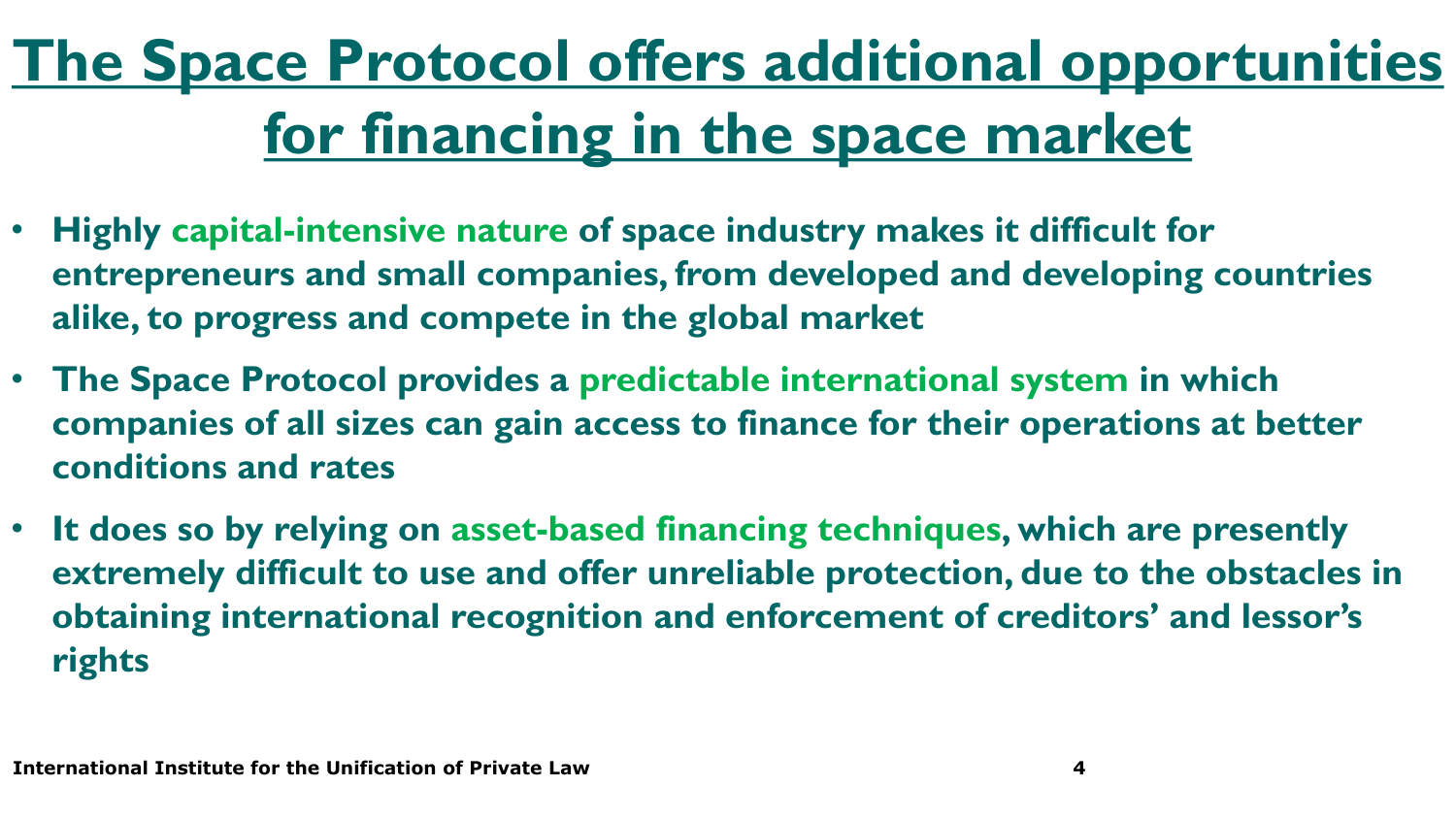### **Two-tier structure Convention/Protocols**



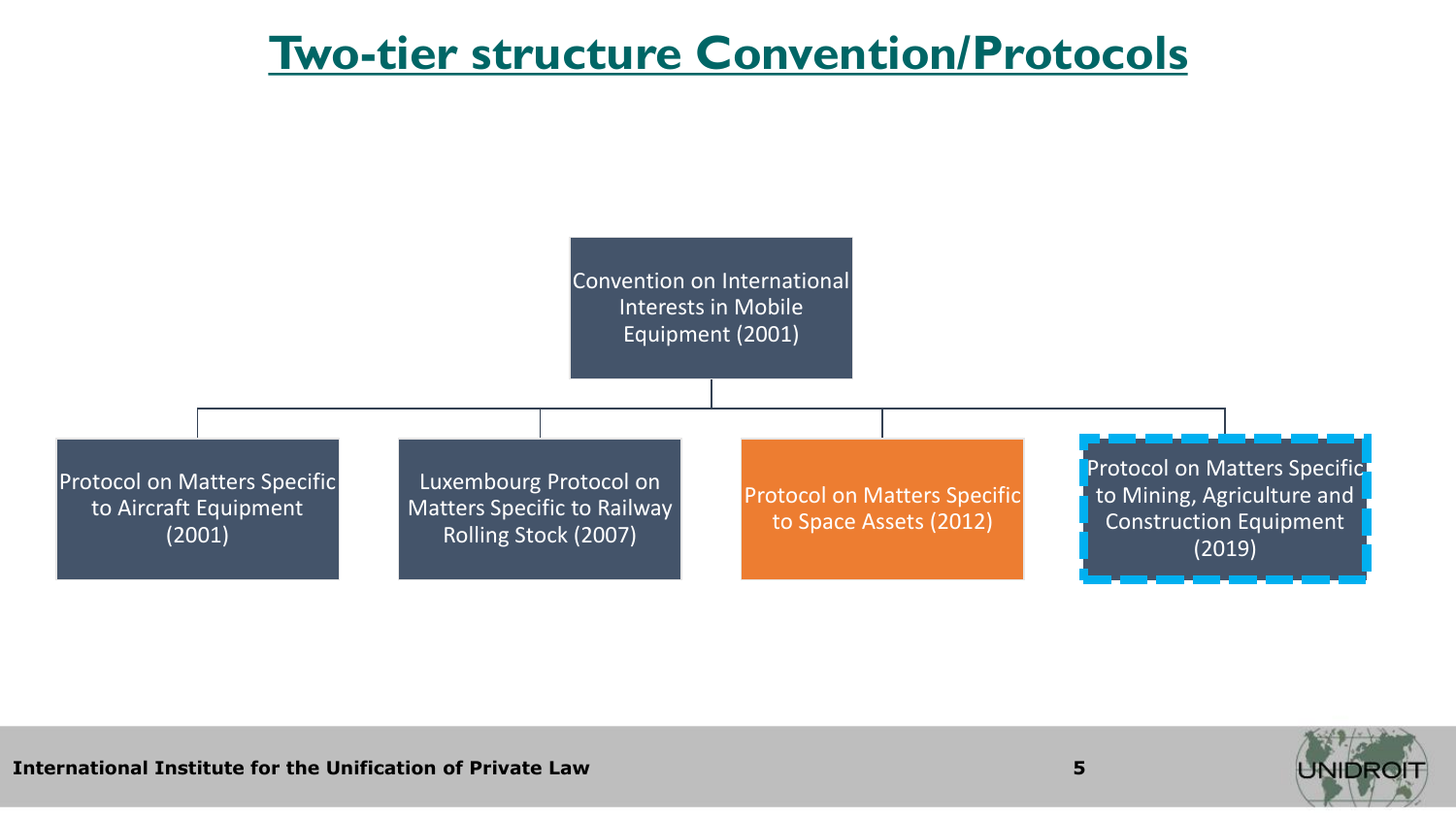### **Why the Cape Town Convention and its Protocols?**

- **Starting point: growing global need for financing (including private capital) in the construction, acquisition and use of high value mobile equipment**
- **CTC and its Protocols aim at increasing certainty and reducing risks in asset-based financing and leasing of certain types of uniquely identifiable, high value equipment**
- **It does so by offering parties to a security agreement, retention of title sale or leasing the option to create and register internationally an autonomous "international interest" enforceable in contracting States**
	- ➢ **This results in the removal of legal obstacles to cross-border use and enforcement of asset-based financing devices, but also**
	- ➢ **It generally improves predictability, lowers the cost of credit**

#### **MORE CERTAINTY: LESS RISKS, LOWER COSTS**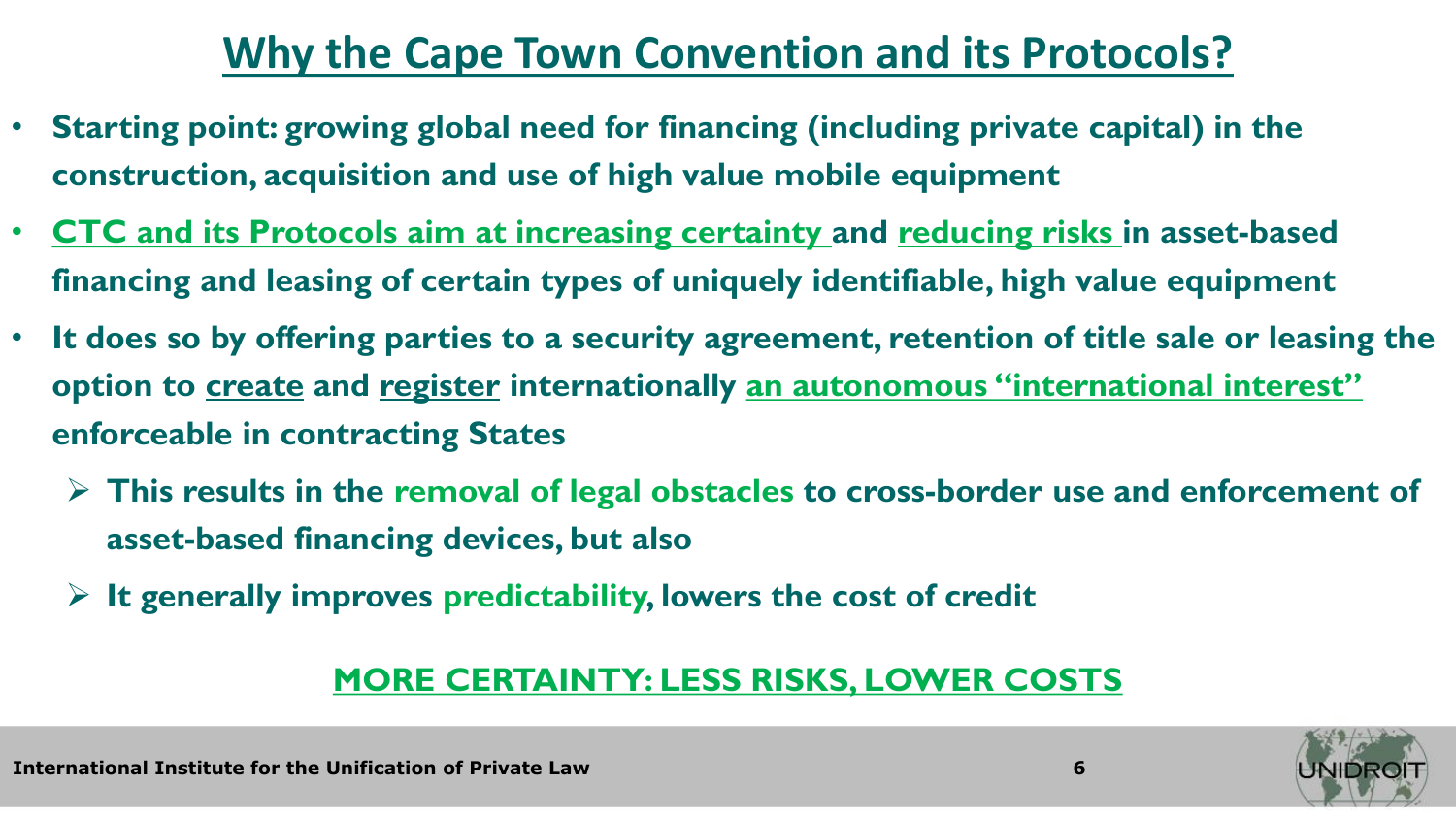### **Cape Town Convention – Status Map (31.3.2019)**

**STATUS MAP - CAPE TOWN CONVENTION - MOBILE EQUIPMENT (2001)** 

Print | Email

STATUS MAP OF THE UNIDROIT CONVENTION ON INTERNATIONAL INTERESTS IN MOBILE EQUIPMENT (CAPE TOWN, 2001) - SIGNATURES, ENTRY INTO FORCE



**International Institute for the Unification of Private Law 7**



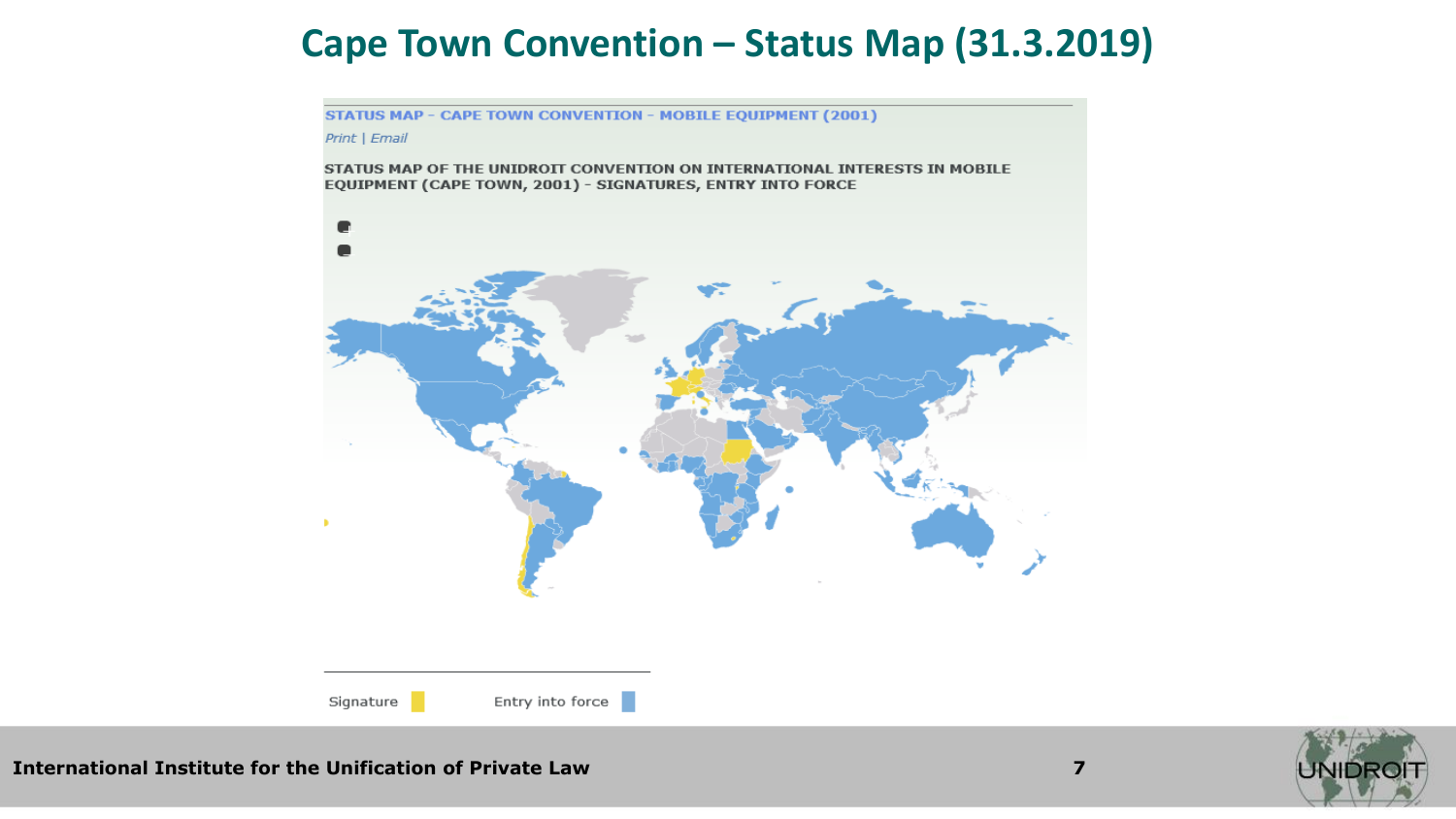### **Aircraft Protocol: status map (31.3.2019) CTC and AP in numbers**

**STATUS MAP - CAPE TOWN CONVENTION - AIRCRAFT PROTOCOL (2001)** 

#### Print | Email

STATUS MAP OF THE PROTOCOL TO THE UNIDROIT CONVENTION ON INTERNATIONAL INTERESTS IN MOBILE EQUIPMENT ON MATTERS SPECIFIC TO AIRCRAFT EQUIPMENT - SIGNATURES, ENTRY **INTO FORCE** 



#### **Political acceptance:**

- CTC: 79 contracting States + 1 REIO (EU)
- AP: 76 contracting States + 1 REIO (EU)

#### **Volume of transactions:**

- More than One Million registrations in the AP Registry since 2006
- Estimated value of collateral 500 billion US\$

**Quantifiable economic benefits deriving from the lowering of the cost of credit:**

- "Cape Town Discount" practiced by Export Credit Agencies (OECD)
- Improved rating in recourse to capital market debt financing
- Better conditions for commercial credit (including leasing operations)

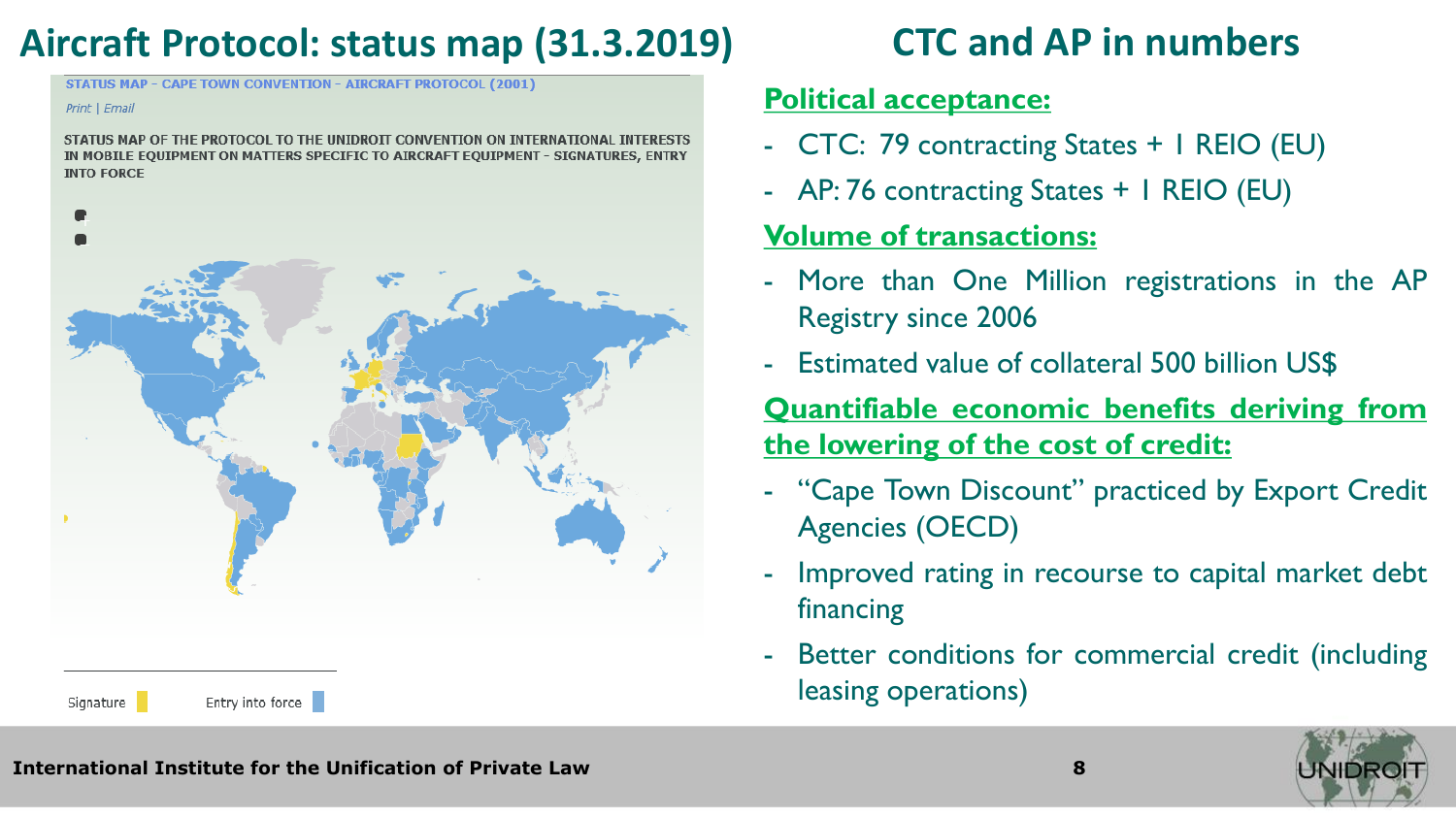# **Key legal features of the CTC Model (1)**

- □ **AUTONOMOUS INTERNATIONAL INTEREST:** Parties to a financing transaction can **create an autonomous "international interest" over the equipment (deriving from a security agreement, retention of title or lease)**
- ❑ **INTERNATIONAL REGISTRY: The international interest is registered in a dedicated international asset-based wholly electronic registry (transparency and predictability)**
- ❑ **ENFORCEABILITY OF REGISTERED INTEREST: CTC and Protocols ensure (crossborder) effectiveness and enforcement of the registered international interest in contracting States**
- ❑ **CLEAR PRIORITY RULES: Clear rule for determining priorities, including as against interests in national law, with clearly identified and transparent exceptions - a registered interest prevails over unregistered and later registered interests (no constructive knowledge)**

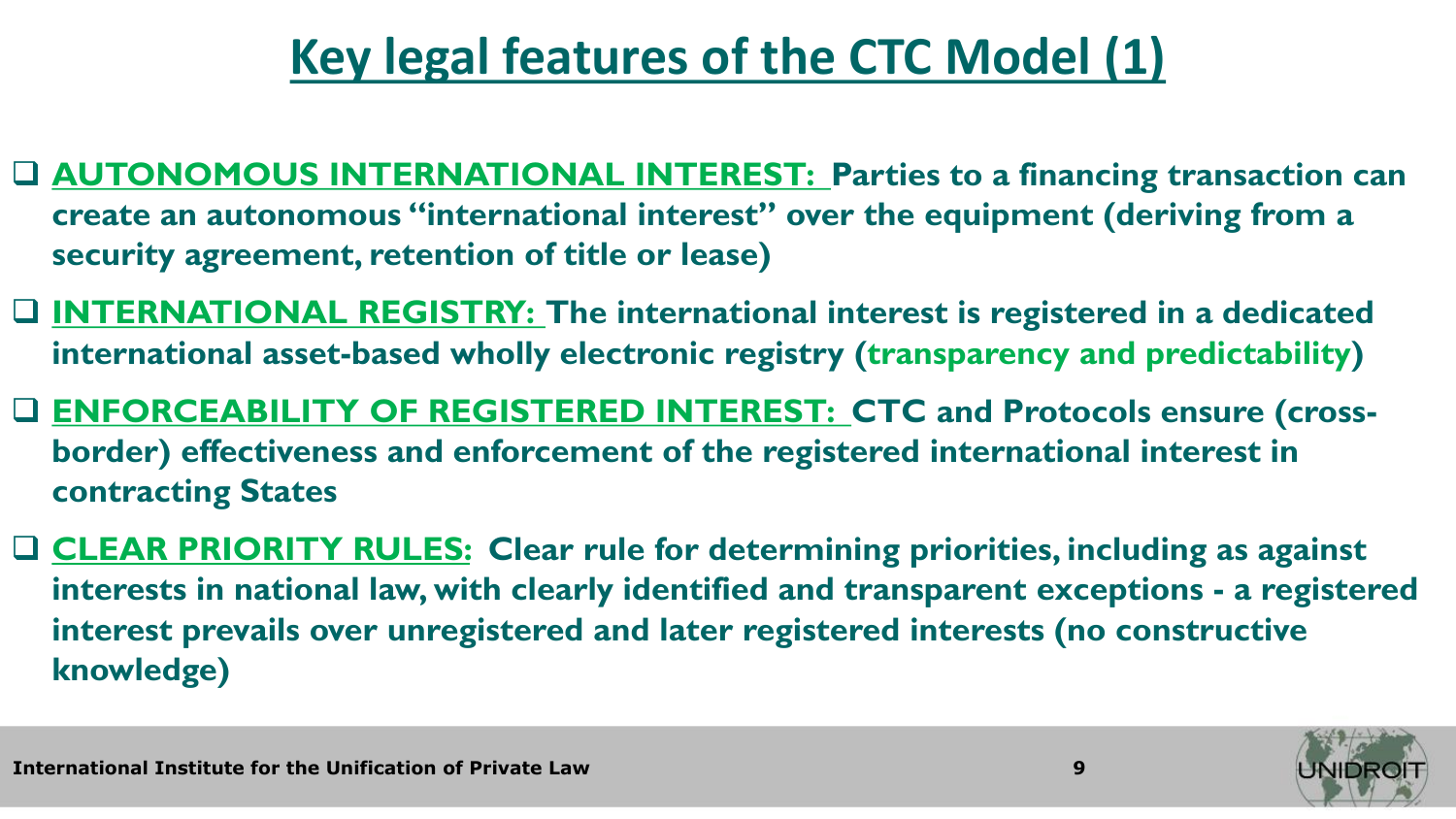# **Key Features of the CTC Model (2)**

#### ❑ **EFFECTIVE ENFORCEMENT MEASURES (DEFAULT REMEDIES): CTC and Protocols provide effective and swift enforcement measures, largely based on the contractual agreement, and including advance relief pending final determination during court proceedings**

❑ **EFFECTIVENESS IN INSOLVENCY: Registered international interest effective in insolvency proceedings as against the debtor/buyer/lessee** 

#### ❑ **STATES CAN MAKE POLICY CHOICES THROUGH DECLARATIONS:**

- ➢ **States may protect specific national interests (e.g.: declaration under Art. 39 Conv allows States to list the non-consensual liens that prevail over a registered international interest, like employees' liens, tax liens, liens protecting repairers…)**
- ➢ **States may enhance economic benefits of Protocols by strengthening creditor's rights in enforcement and insolvency**



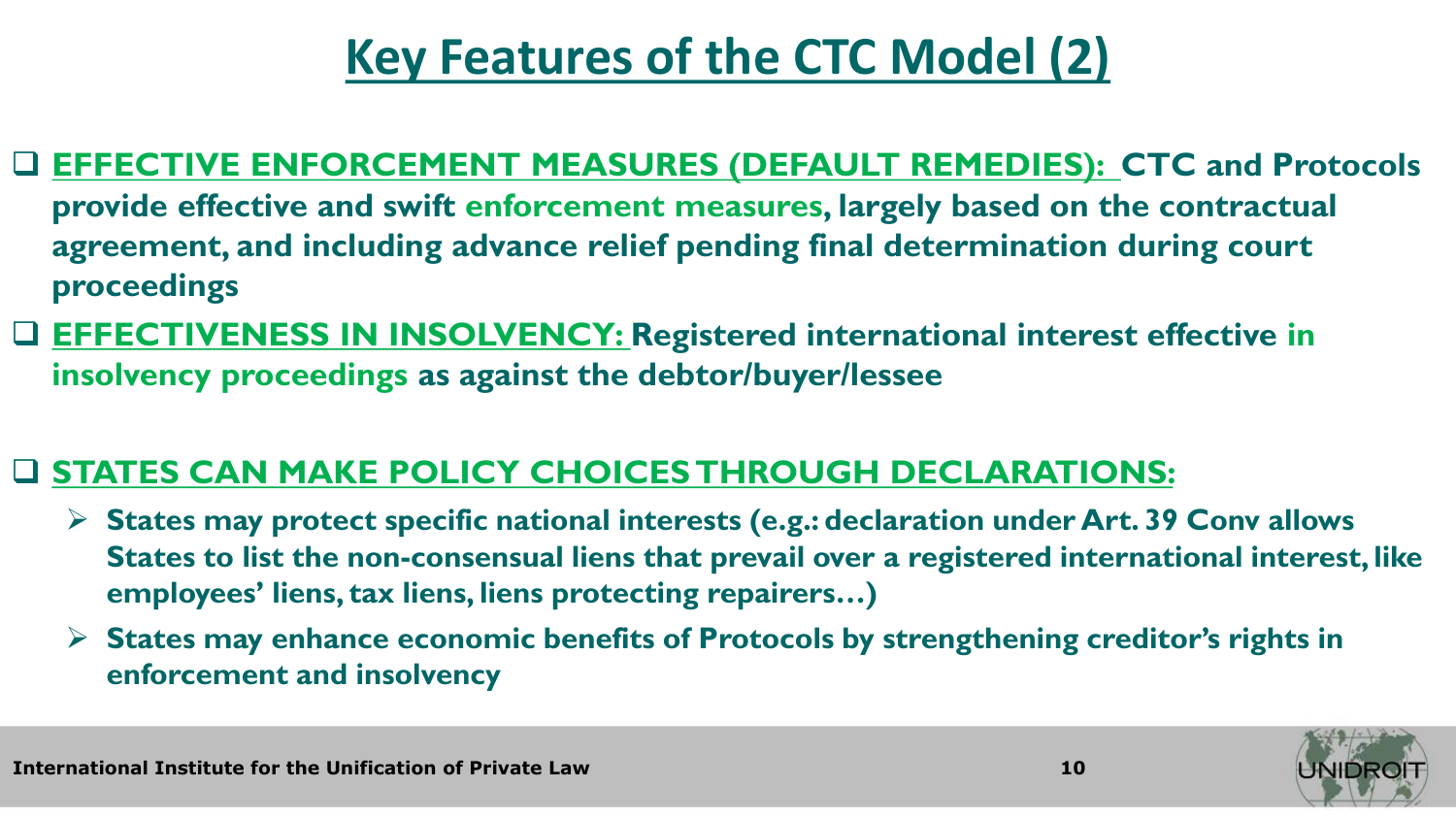# **Special features of the Space Protocol**

- **Scope of application and definition of space assets**
- **How to uniquely identify a space asset for the purpose of registration?**
- **How can a creditor excercise its remedies under the Space Protocol?**
- **How can the Space Protocol ensure that public services which are rendered through a space asset are not unexpectedly terminated?**
- **Are salvage rights affected by the Space Protocol?**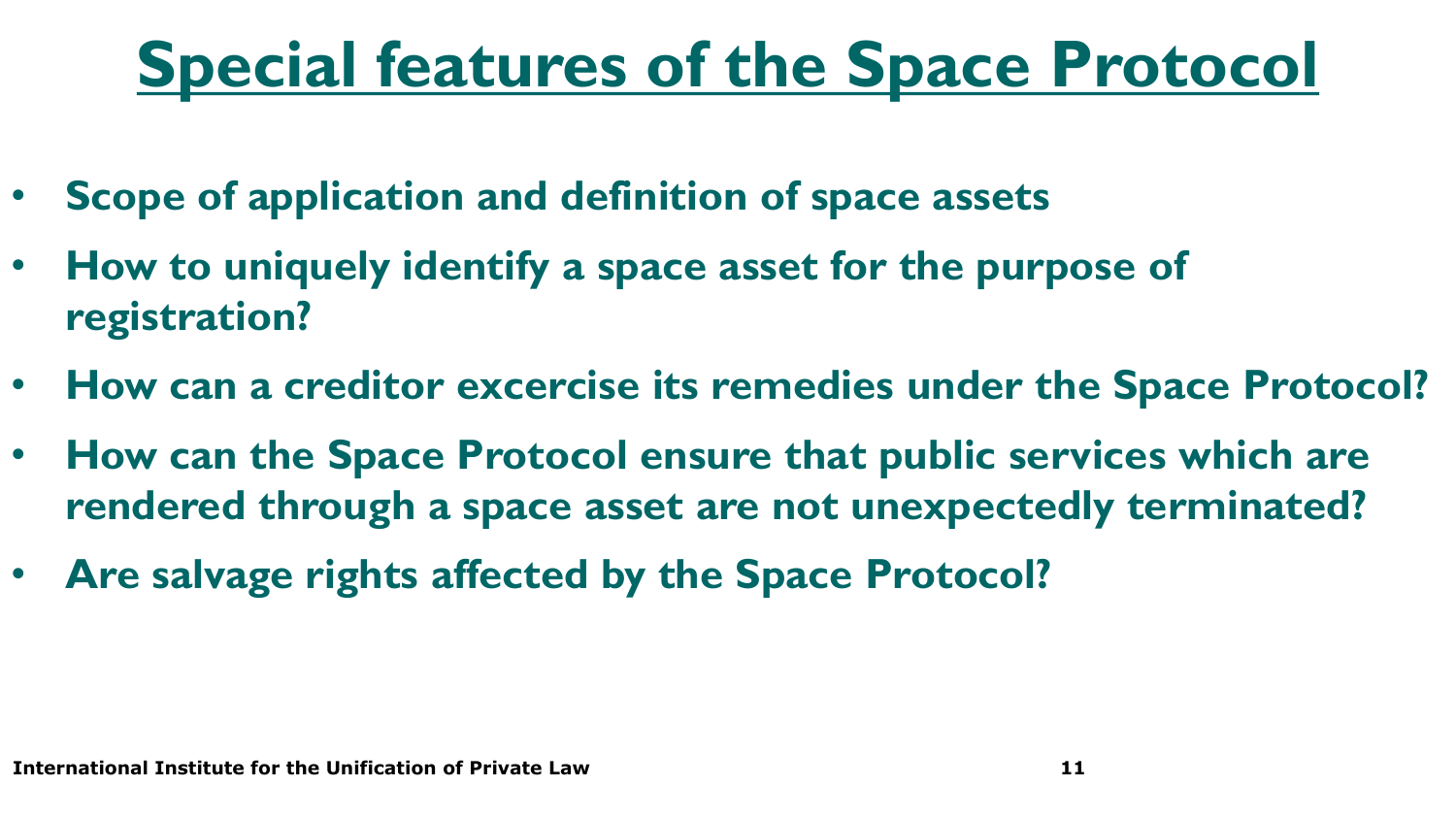# **Scope of application and unique identification**

#### **A 'Space asset' is defined in Article I(2)(k) of the Protocol as:**

**"Any man-made uniquely identifiable asset in space or designed to be launched into space, and comprising**

**(i) a spacecraft, such as a satellite, space station, space module, space capsule, space vehicle or reusable launch vehicle, whether or not including a space asset falling within (ii) or (iii) below;**

**(ii) a payload (whether telecommunications, navigation, observation, scientific or otherwise) in respect of which a separate registration may be effected in accordance with the regulations; or**

**(iii) a part of a spacecraft or payload such as a transponder, in respect of which a separate registration may be effected in accordance with the regulations,**

**together with all installed, incorporated or attached accessories, parts and equipment and all data, manuals and records relating thereto"**

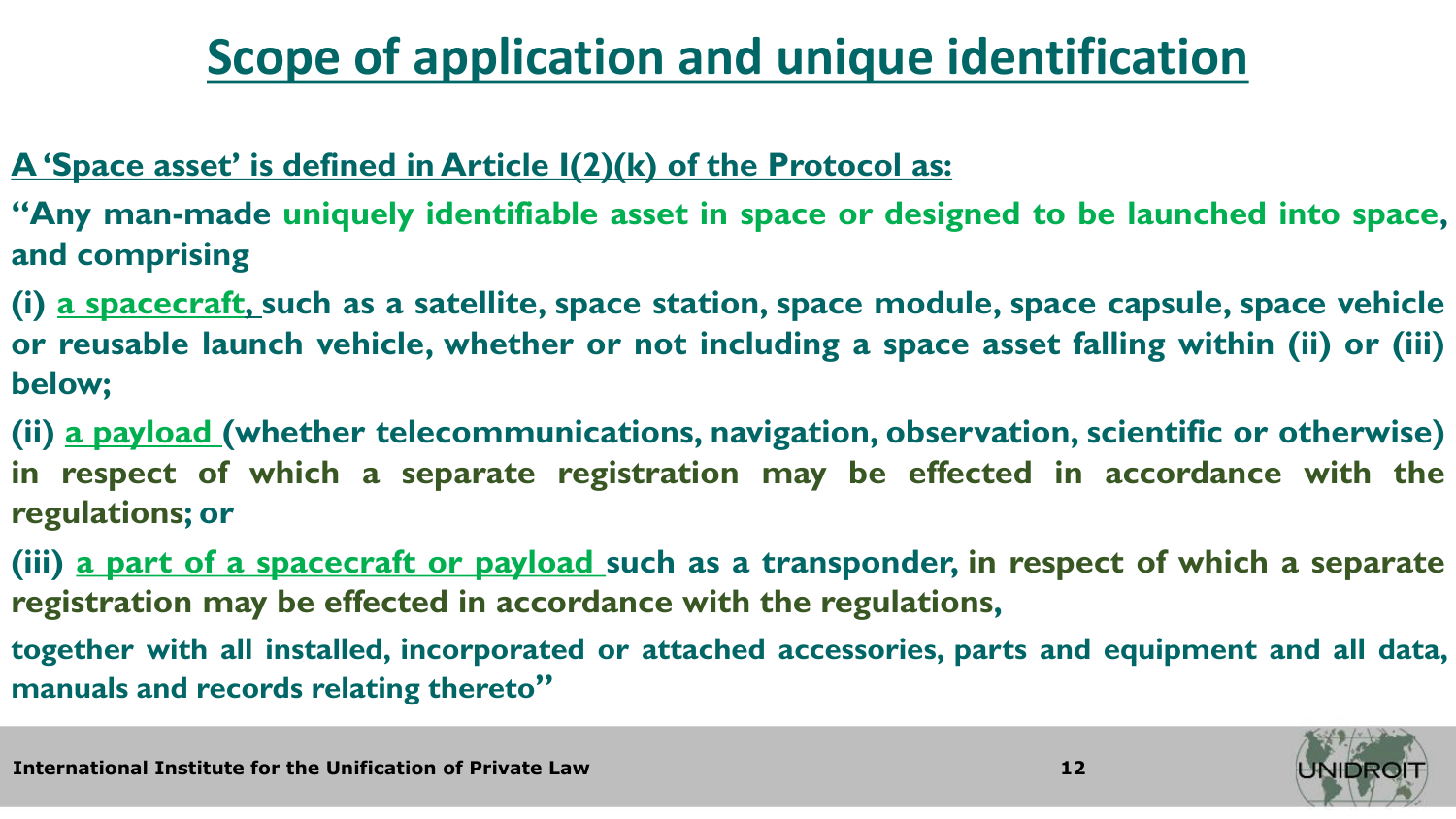### **HOW IS IT POSSIBLE FOR CREDITORS TO EXERCISE THEIR REMEDIES**

### **UNDER THE SPACE PROTOCOL?**

**The Protocol takes into account the physical impossibility of repossession in two ways:**

#### • **ASSIGNABILITY OF DEBTOR'S RIGHTS**

**The Protocol recognises the Importance of revenue streams in relation to the space asset for the creditor and contains detailed provisions on the assignment of debtor's rights, broadly defined as "[…] rights to payment or other performance due or to become due to a debtor by any person with respect to a space asset"**

#### • **TT&C ENFORCEMENT MECHANISM**

**Moreover, the remedies section of the Protocol contains a provision on the Tracking, Telemetry and Control (TT&C) of space assets which can be found within the command codes associated to it (encryption keys which give control over the satellites)**

**Article XIX SP allows the parties to specifically agree to the placement of command codes and related data and materials with a third party so that the creditor may establish control over, or operate the space asset**

**As a safeguard, however, laws and regulations of Contracting States can prohibit, restrict, or attach conditions to the placement of command codes with third parties**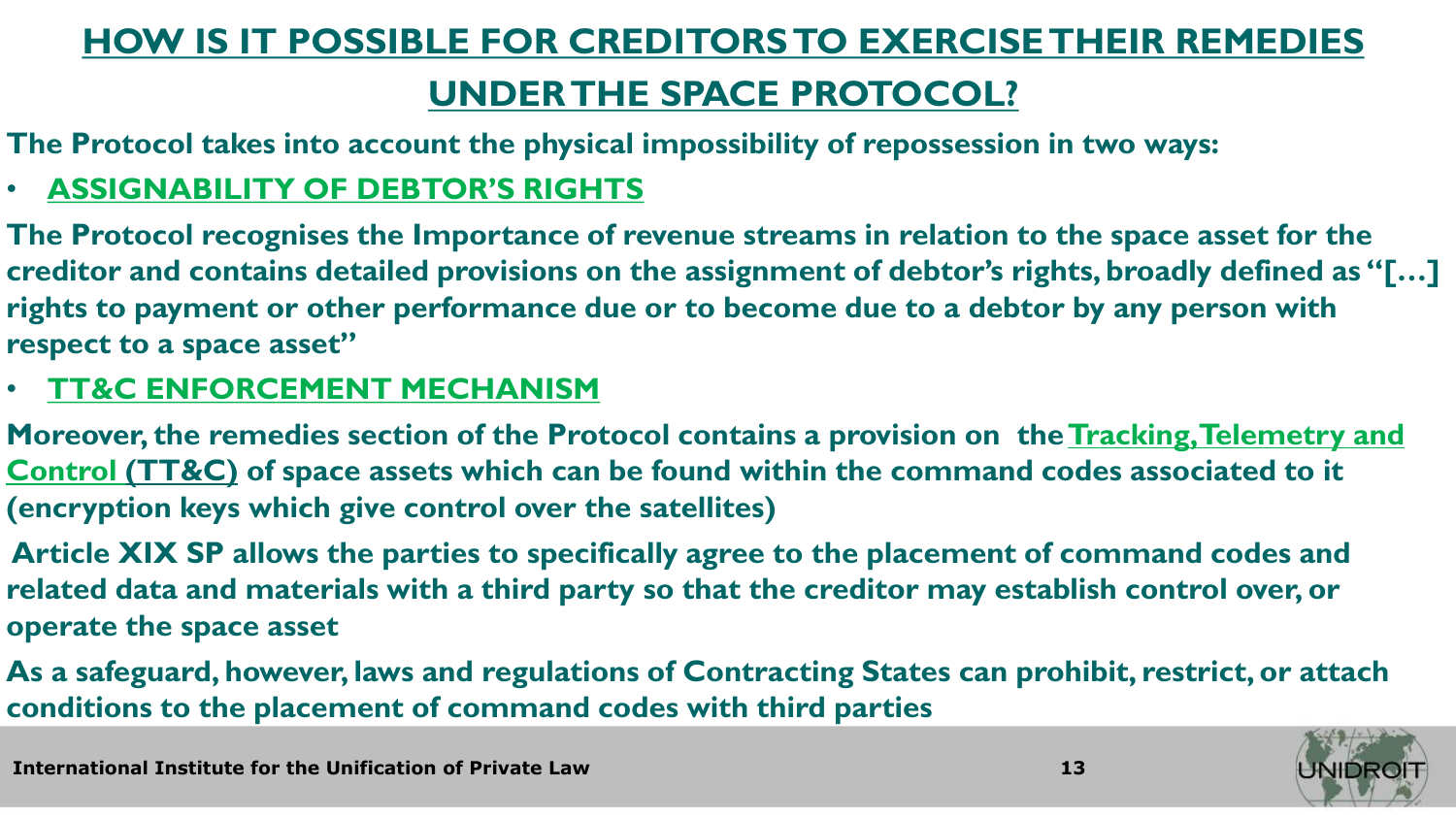### **PUBLIC SERVICE EXCEPTION**

- **Space assets are often used for the provision of important public services**
- **States have a natural interest in ensuring that a creditor exercising its rights does not cause the abrupt termination of a service of public importance (e.g. a satellite system monitoring weather conditions or providing GPS public services)**
- **The Space Protocol ensures that such services are not unexpectedly terminated in the case of a default on part of the debtors to a financial agreement**
- **Article XXVII SP contains a provision restricting, up to a certain extent, the remedies available to a creditor with respect to a space asset that provides a public service**
- **This provision is triggered by the registration of a 'public service notice', which is subject to the agreement of the parties to the public service contract and the Contracting State**
- **The creditor's consent is not required to register a public service notice, however, creditors will be able to make a contractual provision restricting the debtor's right to consent to the registration of a public service notice**

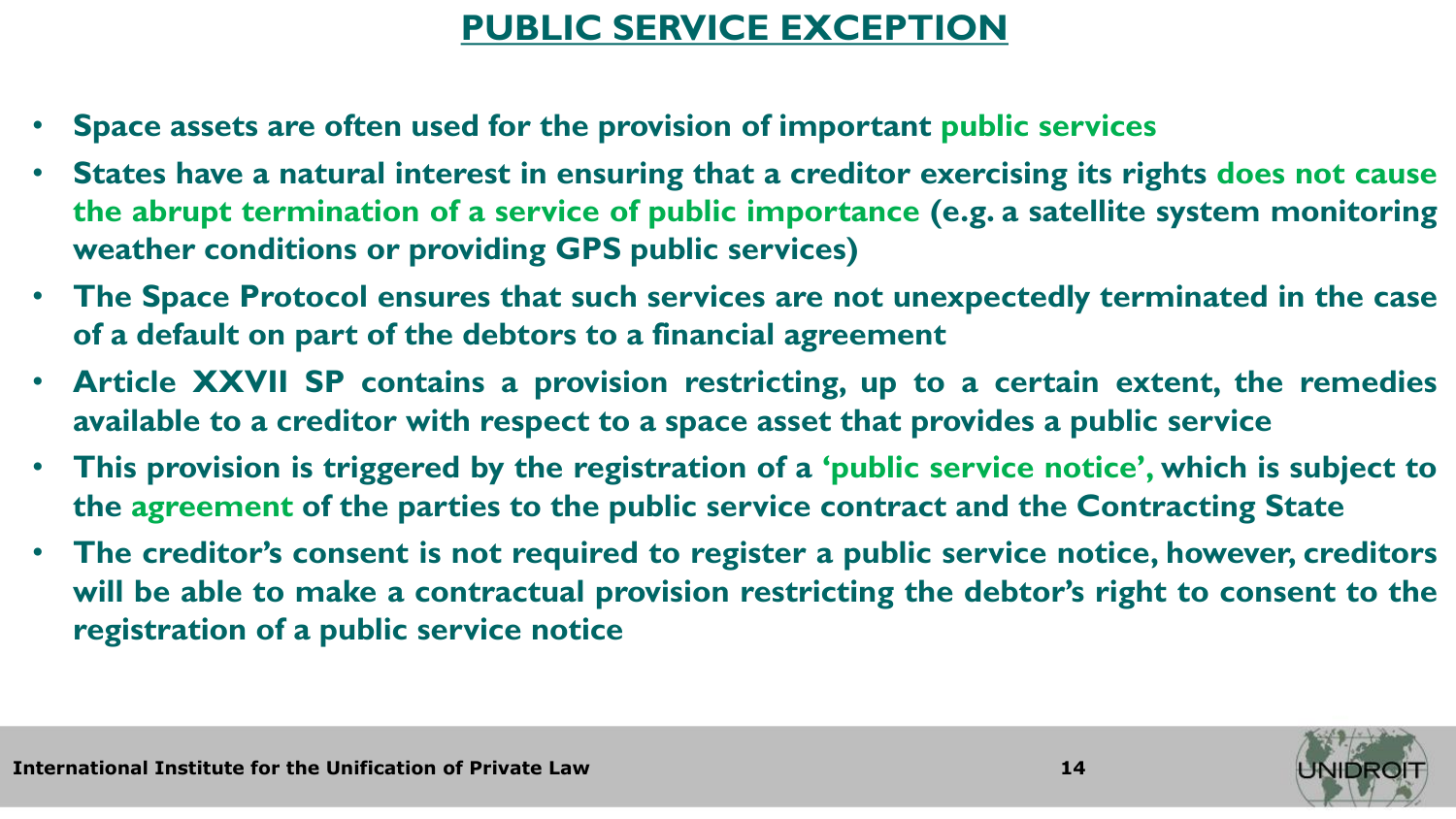### **SALVAGE**

- '**Salvage' is a legal or contractual right or interest in, relating to or derived from a space asset that vests in the insurer upon the payment of a loss relating to the space asset (Article IV(3) SP).**
- **Insurance is an important consideration in the financing of space assets**
- **The Space Protocol seeks to ensure that this aspect of the industry is not significantly affected by the Protocol**
- **Article IV(3) provides that nothing in the Convention or Protocol can affect any legal or contractual rights of an insurer to salvage in accordance with the applicable law. As such, salvage rights, including rights by subrogation, are not affected by the Convention or Protocol, so that any priority dispute between salvage rights and creditor rights will be resolved by the applicable law**

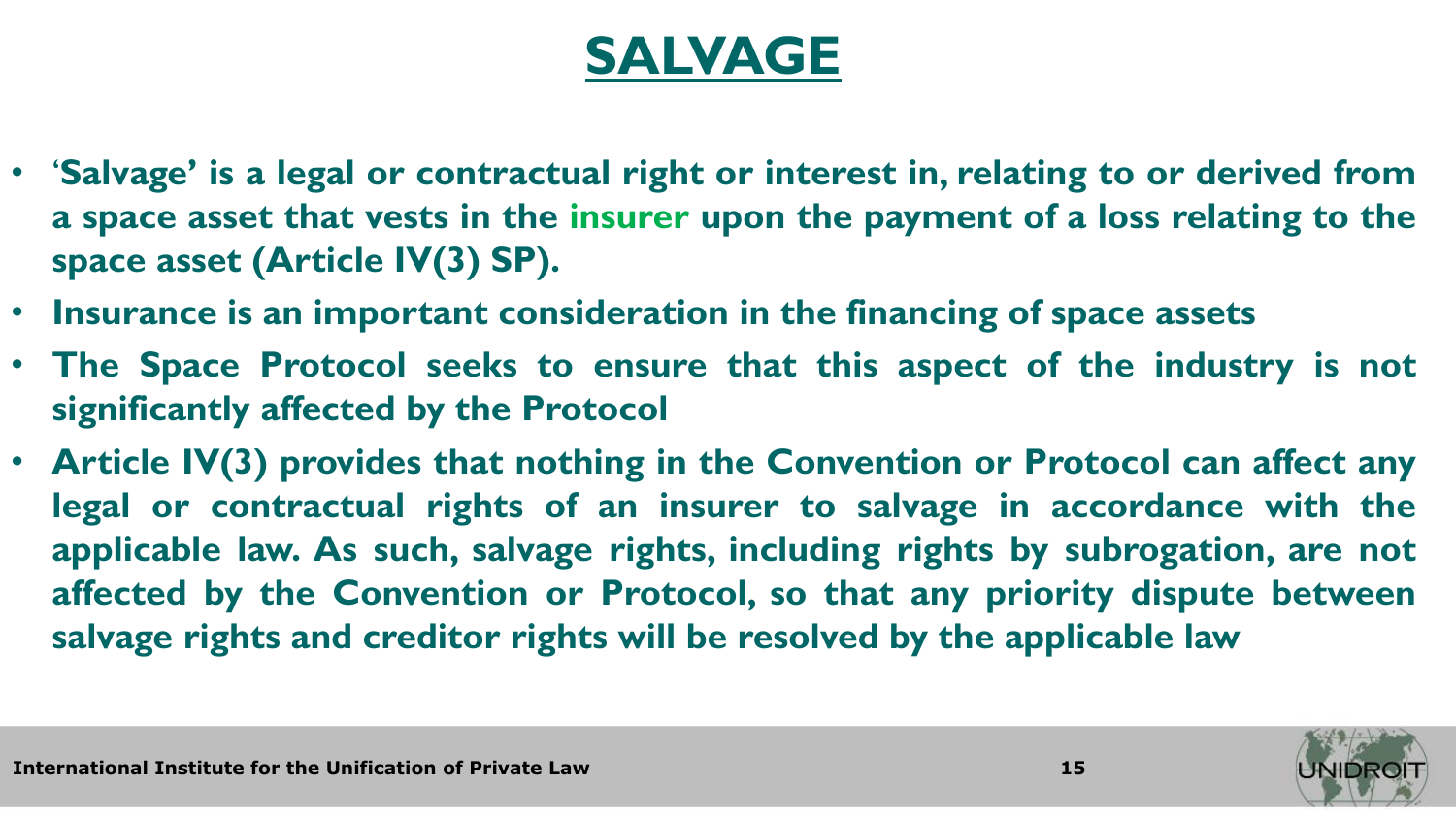# **What can we conclude?**

**The commercial space industry has seen tremendous growth which is expected to multiply in the near future**

**To facilitate this growth in an efficient but also fair direction, it is important to allow access to finance to companies of all sizes and capacities and from developing and developed States alike**

**The Space Protocol seeks to do this by allowing for capital to be injected into a company based primarily upon its work, while at the same time not displacing other forms of financing where available**